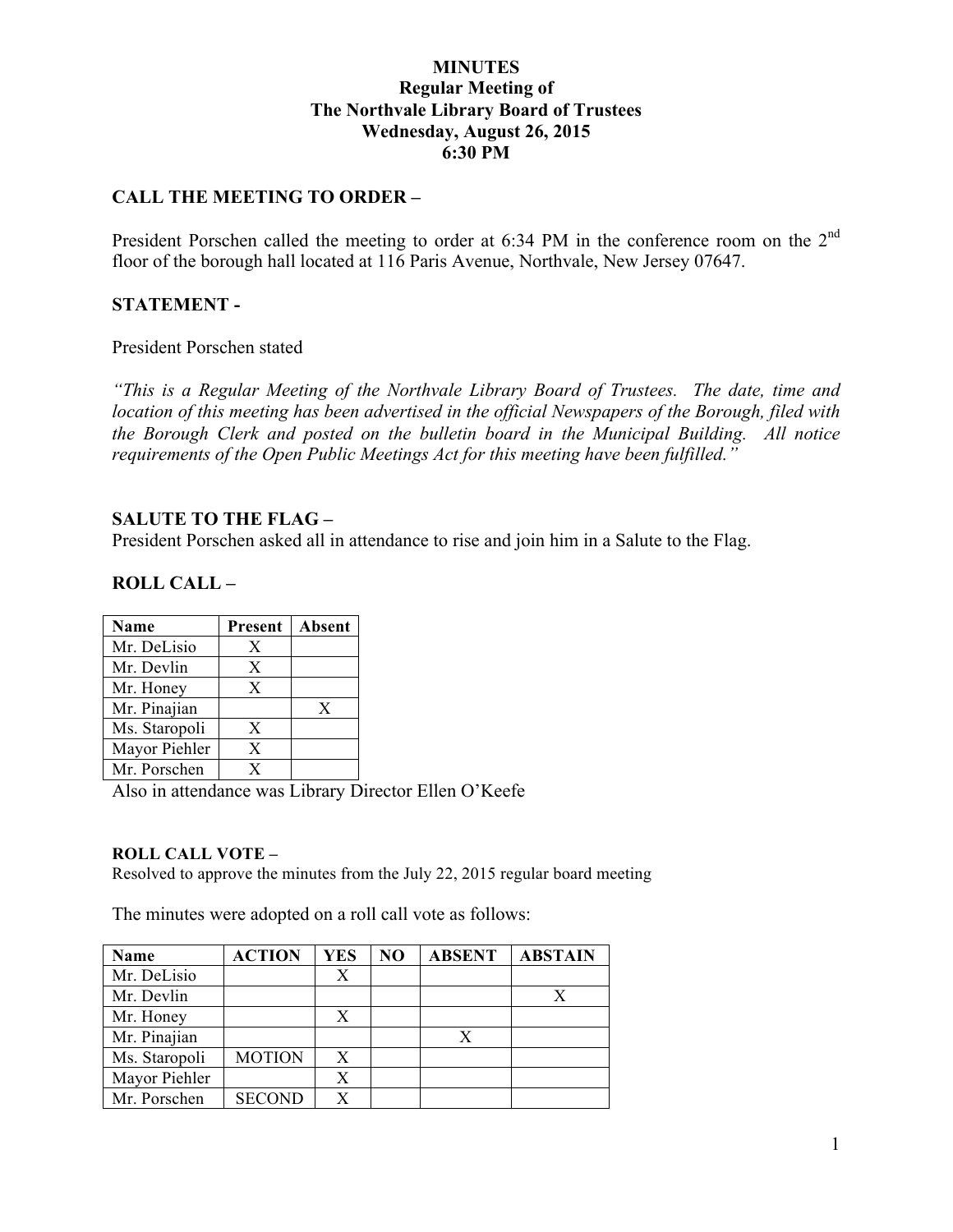# **GENERAL DISCUSSION –**

The board discussed the advantages of having bills and payments go through the library instead of the borough but keeping payroll still through the borough.

The board discussed hiring an existing library employee (Michele Albanese) for an additional 3- 5 hours a week to do book keeping. She will be trained on quickbooks

### **Director's report:**

There was a \$250 Donation from Mr. Rudy Argenti :"Biblio Tech. Why Libraries Matter More Than Ever in the Age of Google" was purchased at his suggestion. A Thank you letter was sent.

Facility updates from the Director:

● Software: Microsoft Office Suite (Excel, Word & PowerPoint) were installed on all computers. Publisher installed on Staff PCs (Publisher is not available for MacIntosh). Software remains in place indefinitely; may be eligible for free Microsoft upgrade within year of purchase.

- Outdoor Library Sign above main door is warping and exposed wood needs weatherproofing.
- Staff room door: \$47 for a panel door plus labor charges from DPW
- Front door: is rusting. Recommend replacing.

Director O'Keefe updated the board on the summer reading program and the circulation stats. A children's author will be visiting the library in September.

# **ROLL CALL VOTES**

Resolved to approve the claims list of invoices totaling \$2329.91for this past month

The resolution was adopted on a roll call vote as follows:

| Name          | <b>ACTION</b> | YES | N <sub>O</sub> | <b>ABSENT</b> | <b>ABSTAIN</b> |
|---------------|---------------|-----|----------------|---------------|----------------|
| Mr. DeLisio   |               | Х   |                |               |                |
| Mr. Devlin    |               |     |                |               |                |
| Mr. Honey     |               | X   |                |               |                |
| Mr. Pinajian  |               |     |                | X             |                |
| Ms. Staropoli | <b>MOTION</b> | X   |                |               |                |
| Mayor Piehler |               | X   |                |               |                |
| Mr. Porschen  | <b>SECOND</b> |     |                |               |                |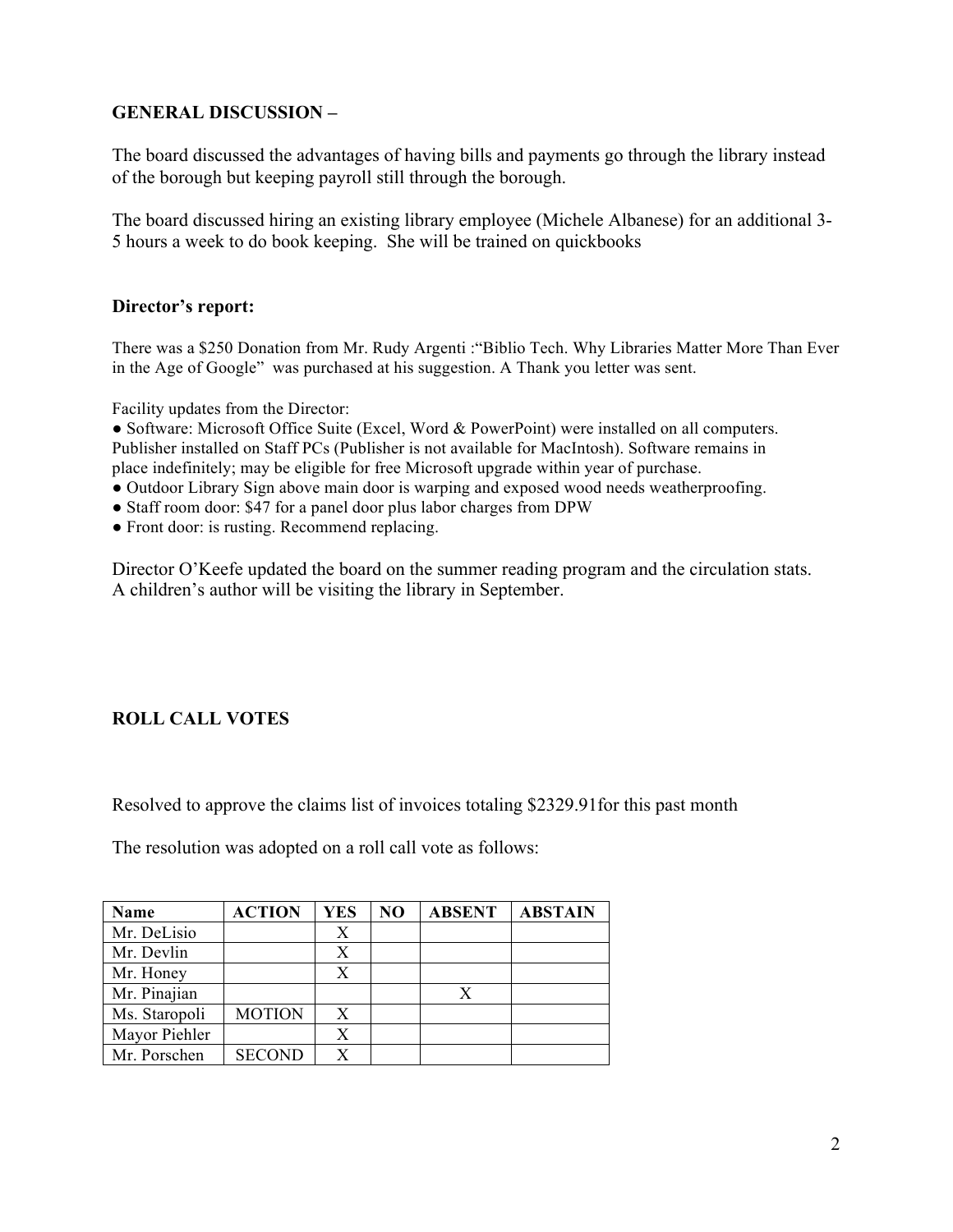Resolved to approve the amount of \$50.00 for a petty cash fund

The resolution was adopted on a roll call vote as follows:

| Name          | <b>ACTION</b> | <b>YES</b> | N <sub>O</sub> | <b>ABSENT</b> | <b>ABSTAIN</b> |
|---------------|---------------|------------|----------------|---------------|----------------|
| Mr. DeLisio   |               | X          |                |               |                |
| Mr. Devlin    | <b>SECOND</b> | X          |                |               |                |
| Mr. Honey     |               |            |                |               |                |
| Mr. Pinajian  |               |            |                |               |                |
| Ms. Staropoli | <b>MOTION</b> | X          |                |               |                |
| Mayor Piehler |               |            |                |               |                |
| Mr. Porschen  |               |            |                |               |                |

Resolved to approve a one time January payment each year to pay BCCLS in full to save 4% of the fee; as long as the funds are available.

The resolution was adopted on a roll call vote as follows:

| Name          | <b>ACTION</b> | YES | N <sub>O</sub> | <b>ABSENT</b> | <b>ABSTAIN</b> |
|---------------|---------------|-----|----------------|---------------|----------------|
| Mr. DeLisio   | <b>SECOND</b> | X   |                |               |                |
| Mr. Devlin    |               | X   |                |               |                |
| Mr. Honey     |               | X   |                |               |                |
| Mr. Pinajian  |               |     |                | X             |                |
| Ms. Staropoli | <b>MOTION</b> | X   |                |               |                |
| Mayor Piehler |               | X   |                |               |                |
| Mr. Porschen  |               |     |                |               |                |

Resolved to approve the reimbursement of \$177.83 to Ellen O'Keefe for library supplies.

The resolution was adopted on a roll call vote as follows:

| <b>Name</b>   | <b>ACTION</b> | <b>YES</b> | N <sub>O</sub> | <b>ABSENT</b> | <b>ABSTAIN</b> |
|---------------|---------------|------------|----------------|---------------|----------------|
| Mr. DeLisio   |               | Х          |                |               |                |
| Mr. Devlin    | <b>SECOND</b> | Х          |                |               |                |
| Mr. Honey     |               | X          |                |               |                |
| Mr. Pinajian  |               |            |                | X             |                |
| Ms. Staropoli | <b>MOTION</b> | X          |                |               |                |
| Mayor Piehler |               |            |                |               |                |
| Mr. Porschen  |               |            |                |               |                |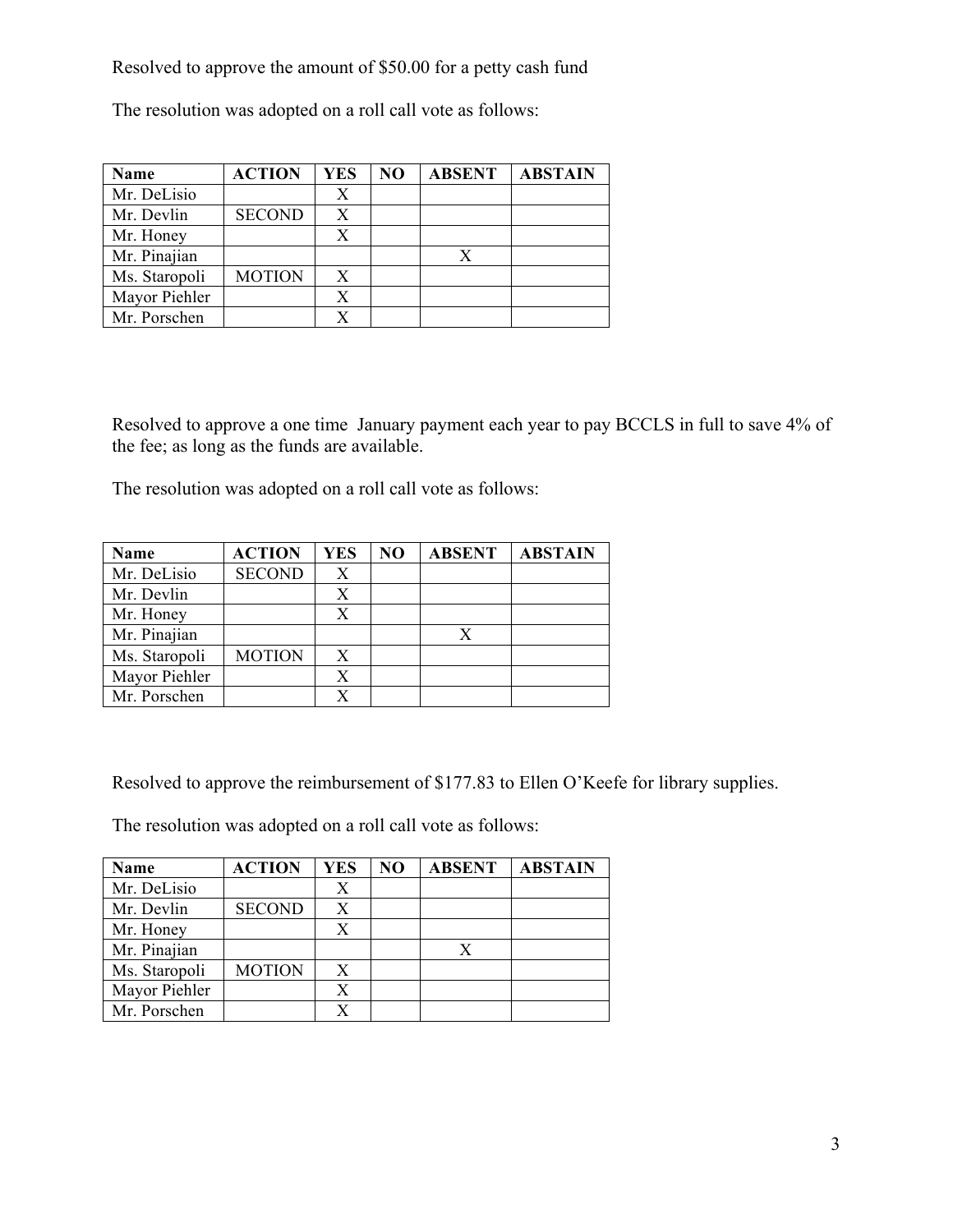Resolved to approve the hiring of Michele Albanese for an additional 3 -5 hours a week for bookkeeping, starting in October, 2015

The resolution was adopted on a roll call vote as follows:

| Name          | <b>ACTION</b> | <b>YES</b> | N <sub>O</sub> | <b>ABSENT</b> | <b>ABSTAIN</b> |
|---------------|---------------|------------|----------------|---------------|----------------|
| Mr. DeLisio   |               | X          |                |               |                |
| Mr. Devlin    | <b>SECOND</b> |            |                |               |                |
| Mr. Honey     |               |            |                |               |                |
| Mr. Pinajian  |               |            |                | X             |                |
| Ms. Staropoli | <b>MOTION</b> | X          |                |               |                |
| Mayor Piehler |               |            |                |               |                |
| Mr. Porschen  |               |            |                |               |                |

Resolved to approve five hours of training at \$50 per hour; not to exceed \$250 to train Michele Albanese by Lisa Hortan of the Solaman Office Solutions in Rockland County.

The resolution was adopted on a roll call vote as follows:

| Name          | <b>ACTION</b> | YES | N <sub>O</sub> | <b>ABSENT</b> | <b>ABSTAIN</b> |
|---------------|---------------|-----|----------------|---------------|----------------|
| Mr. DeLisio   | <b>SECOND</b> | X   |                |               |                |
| Mr. Devlin    |               |     |                |               |                |
| Mr. Honey     |               | Х   |                |               |                |
| Mr. Pinajian  |               |     |                | X             |                |
| Ms. Staropoli | <b>MOTION</b> | X   |                |               |                |
| Mayor Piehler |               | X   |                |               |                |
| Mr. Porschen  |               |     |                |               |                |

Resolved to approve the prepayment for Verizon and Optimum bills from September through December of 2015 from the library board bank account

The resolution was adopted on a roll call vote as follows:

| Name          | <b>ACTION</b> | YES | N <sub>O</sub> | <b>ABSENT</b> | <b>ABSTAIN</b> |
|---------------|---------------|-----|----------------|---------------|----------------|
| Mr. DeLisio   |               |     |                |               |                |
| Mr. Devlin    | <b>SECOND</b> | X   |                |               |                |
| Mr. Honey     |               |     |                |               |                |
| Mr. Pinajian  |               |     |                | X             |                |
| Ms. Staropoli | <b>MOTION</b> | X   |                |               |                |
| Mayor Piehler |               | X   |                |               |                |
| Mr. Porschen  |               |     |                |               |                |

# **HEARING OF THE PUBLIC –**

President Porchen opened the meeting to the public at 7:32 PM

#### **Public Comment**